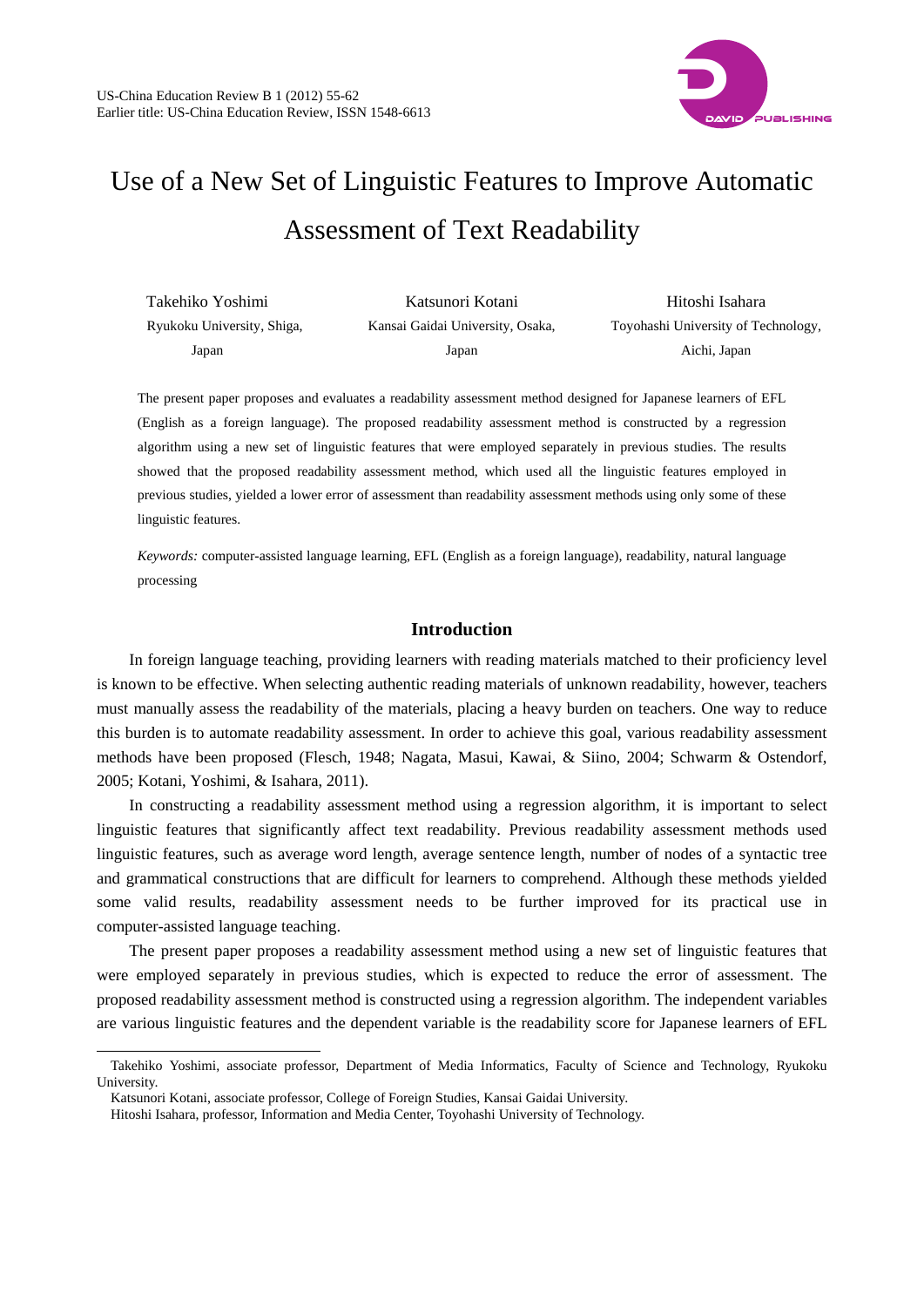(English as a foreign language). The proposed readability assessment method takes a text as input, extracts linguistic features of the text and estimates readability scores based on the extracted linguistic features. We report herein the experimental results of comparison between the readability assessment method using all the linguistic features and assessment methods using only some of these linguistic features.

# **New Set of Linguistic Features**

Of the linguistic features used in previous studies (Flesch, 1948; Nagata et al., 2004; Schwarm & Ostendorf, 2005; Kotani et al., 2011), the proposed readability assessment method employed all of the features as shown in Table 1.

# Table 1

|                                                          | Lexical features      | Syntactic features                                                                                                                                                        | Discourse features |
|----------------------------------------------------------|-----------------------|---------------------------------------------------------------------------------------------------------------------------------------------------------------------------|--------------------|
| Flesch (1948)                                            | Average word length   | Average sentence length                                                                                                                                                   |                    |
| Nagata et al. (2004)                                     | Word difficulty score | Length of relative clauses, present-participle<br>clauses and past-participle clauses                                                                                     |                    |
| [Schwarm and Ostendorf]<br>Average word length<br>(2005) |                       | Average sentence length, average number of<br>noun phrases, verb phrases, and subordinate<br>conjunctions                                                                 |                    |
| Kotani et al. (2011)                                     | word senses           | Word difficulty score, number Number of the nodes of a syntactic tree and<br>of un-registered words and number of nodes stored in short-term Number of pronouns<br>memory |                    |

*Linguistic Features Employed in Previous Studies* 

Average word length, used by Flesch (1948) and Schwarm and Ostendorf (2005), is computed as the ratio of the number of syllables divided by the number of words. Word difficulty scores, used by Nagata et al. (2004) and Kotani et al. (2011), represent the difficulty experienced by Japanese EFL learners in comprehending the words. Word difficulty scores were assigned based on a word level list containing more than 35,000 English words and providing difficulty scores for 11 levels (Someya, 2000). Number of un-registered words, used by Kotani et al. (2011), addresses the problem that authentic texts tend to contain words that are not registered in the word level list. Number of word senses, used by Kotani et al. (2011), addresses the problem that basic words in the word level list might be more difficult than expected. Number of word senses was counted using Word Net 2.0 (Fellbaum, 1998), a large lexical database of the English language.

Average sentence length, used by Flesch (1948) and Schwarm and Ostendorf (2005), is computed as the ratio of the number of words in the text divided by the number of sentences. Length of relative clauses, present-participle clauses and past-participle clauses, used by Nagata et al. (2004), focuses on grammatical constructions that are typically difficult for Japanese EFL learners to comprehend. Grammatical constructions (syntactic trees) were generated by Apple Pie Parser (Sekine & Grishman, 1995). Number of nodes of a syntactic tree takes into account the presence or absence of specific grammatical constructions that affect the reading comprehension of Japanese EFL learners. Number of nodes, stored in short-term memory (Yngve, 1960), explains memory load during psychological syntactic parsing.

Number of pronouns, used by Kotani et al. (2011), indicates the complexity of the discourse structure, as comprehension of a text requires identifying referents of pronouns during reading.

## **Comprehension Rate Data Collection**

In addition to the linguistic features reviewed above, readability scores were used as training data for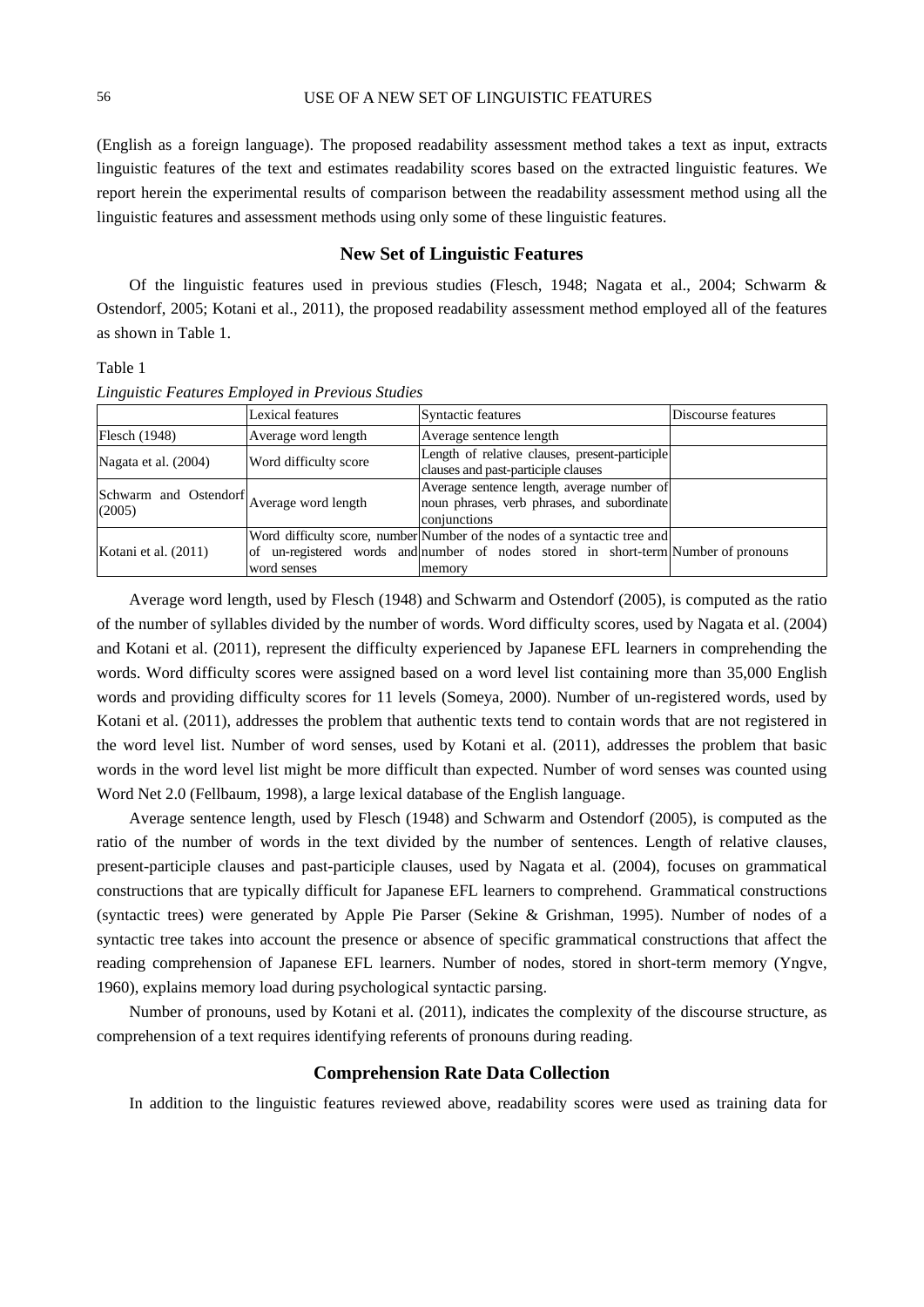regression in order to develop the proposed readability assessment method. Here, "readability score" refers to the comprehension rate, which is computed by dividing the number of correct answers by the number of comprehension questions on a text (ranging from 0.0 to 1.0).

Comprehension rate data were collected as follows. Sixty four paid participants were chosen on the basis of the following criteria that whose native language is Japanese and have taken the TOEIC (test of English for international communication, Retrieved from http://www.ets.org/toeic), a test of English language skills used in the workplace, within the previous one-year period.

We prepared test sets based on 84 texts extracted from the TOEIC preparation textbooks (Arbogast, Duke, Locke, Shearin, Bicknell, & Chauncey Group International, 2001; Lougheed, 2003). Each test set consisted of seven texts, and every test set contained different texts. Each text was accompanied by two to five multiple choice comprehension questions. We randomly provided participants with one or two test sets. Thirty one participants took one test set and 33 participants took two test sets.

Comprehension rate data were collected using a reading process recording tool (Yoshimi, Kotani, Kutsumi, Sata, & Isahara, 2005). This tool displays one sentence at a time. A sentence appears on the computer screen when the cursor is positioned over a reading icon, and it disappears when the cursor is moved away from the icon.

Participants used this tool while reading the text and answering the comprehension questions. When the cursor was positioned over a question icon, a comprehension question appeared. Participants answered the question by clicking on one of the answer icons.

After receiving instructions about the tool, participants practiced by reading several sample texts and answering sample comprehension questions. The participants were instructed first to read the text and then answer the comprehension questions. We also directed participants to attempt to understand the text well enough to correctly answer the comprehension questions. Since we did not impose time constraints, the participants could take as much time as they needed. In order to reduce the pressure on the participants, we did not inform them that the tool would be measuring their reading times.

We excluded comprehension rate data of four participants whose reading speed (WPM (words per minute)) was extremely fast or slow  $(> 200 \text{ WPM or } < 70 \text{ WPM})$ , as slow reading speed might have been the result of unnecessarily careful reading, and excessively fast reading speed could indicate that participants did not properly read the material (average reading speed of native English speakers is reported to be in the range of 200 WPM to 300 WPM (Carver, 1982)). We obtained 451 instances of comprehension data. One instance consists of the linguistic features of a text and the comprehension rate when a Japanese EFL learner reads the text. The mean age of the participants whose comprehension rate data were included in analysis was 29.8 years (S.D. (standard deviation): 9.5). Nine participants were males and 51 were females.

The distribution of the comprehension rate data is shown in Figure 1. The comprehension rate data comprise 10 values from 0.0 to 1.0. Each value refers to the comprehension rate calculated by dividing the number of correct answers (0 to 5) by the number of comprehension questions (2 to 5). The comprehension rate data showed a skewed distribution (plotted with a dotted line), because the instances of comprehension rate 1.0 comprised 59.6% of all instances (269 out of 451 instances). One reason for the high proportion of comprehension rate 1.0 could be the fact that the absence of time restriction in this experiment allowed the participants to spend as much time as they wanted to complete each question.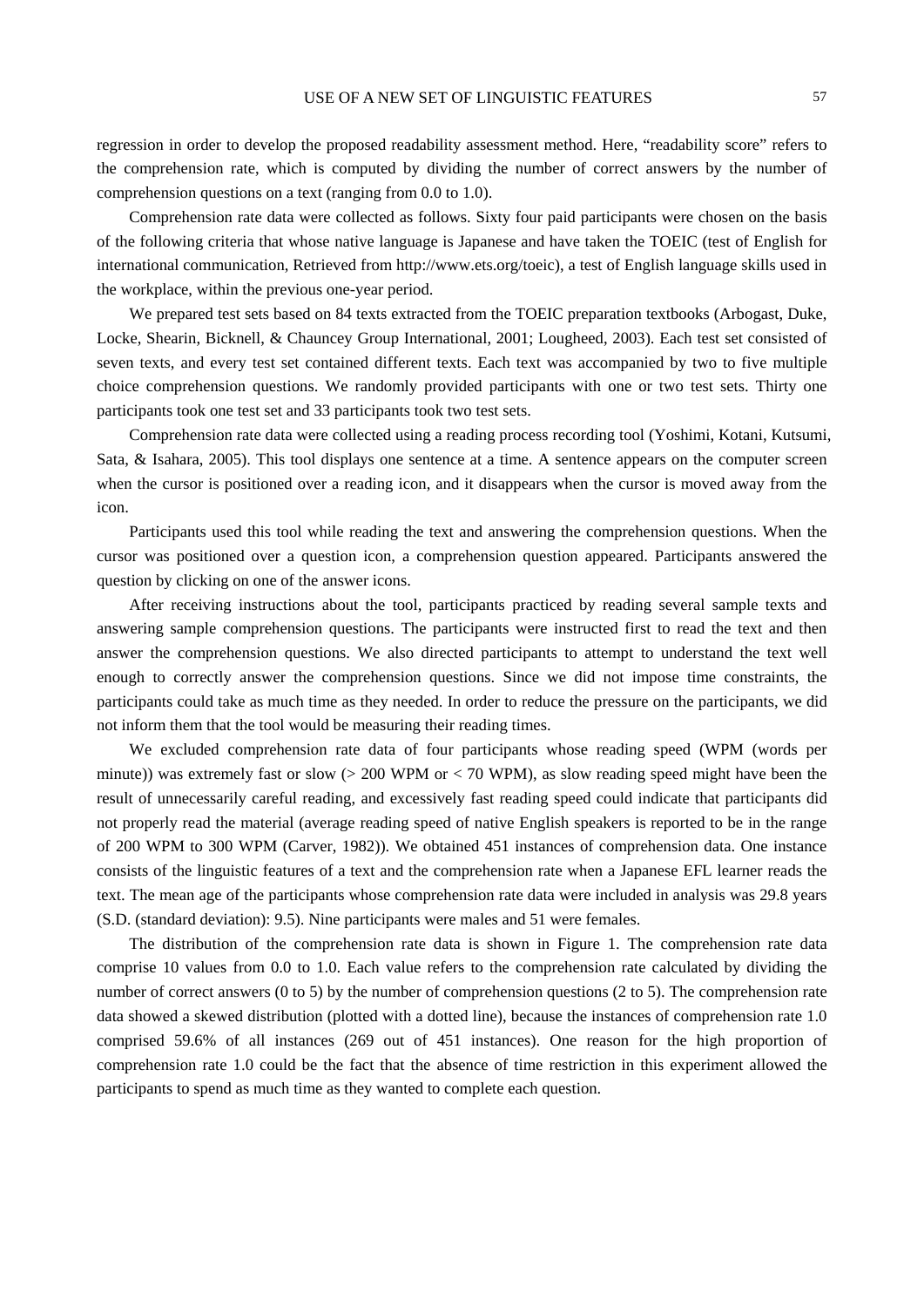

*Figure 1.* Graph of comprehension rate data.

As the target of this readability assessment method was texts intended for use in norm-referenced tests, the text readability scores should follow a normal distribution. Since a readability assessment method trained with skewed data estimates skewed values, it is highly likely that a method trained with skewed data cannot properly assess the readability of texts intended for use in norm-referenced tests. To address this problem, we modified the distribution of the comprehension rate data by randomly selecting 30 instances of comprehension rate 1.0. The modified comprehension rate (plotted with an actual line) included 193 instances. We considered this to be a roughly normal distribution.

## **Evaluation Experiment**

In this section, we describe experiments for the evaluation of the proposed readability assessment method.

#### **Experimental Method**

The readability assessment methods were evaluated using the 193 instances of comprehension rate data described in above. The evaluation was performed using five-fold cross-validation tests.

Support vector regression (Vapnik, 1998) was carried out using an algorithm implemented in mySVM (support vector machine) software (Retrieved from http://www-ai.cs.uni-dortmund.de/SOFTWARE/MYSVM/index.html). The *d*-th polynomial kernel function  $(d = 1, 2, 3 \text{ and } 4)$  was selected and the other settings remained at the default values.

The performance of the readability assessment methods was examined in terms of the absolute error (the absolute value of the difference between the estimated value and the observed value). The estimated values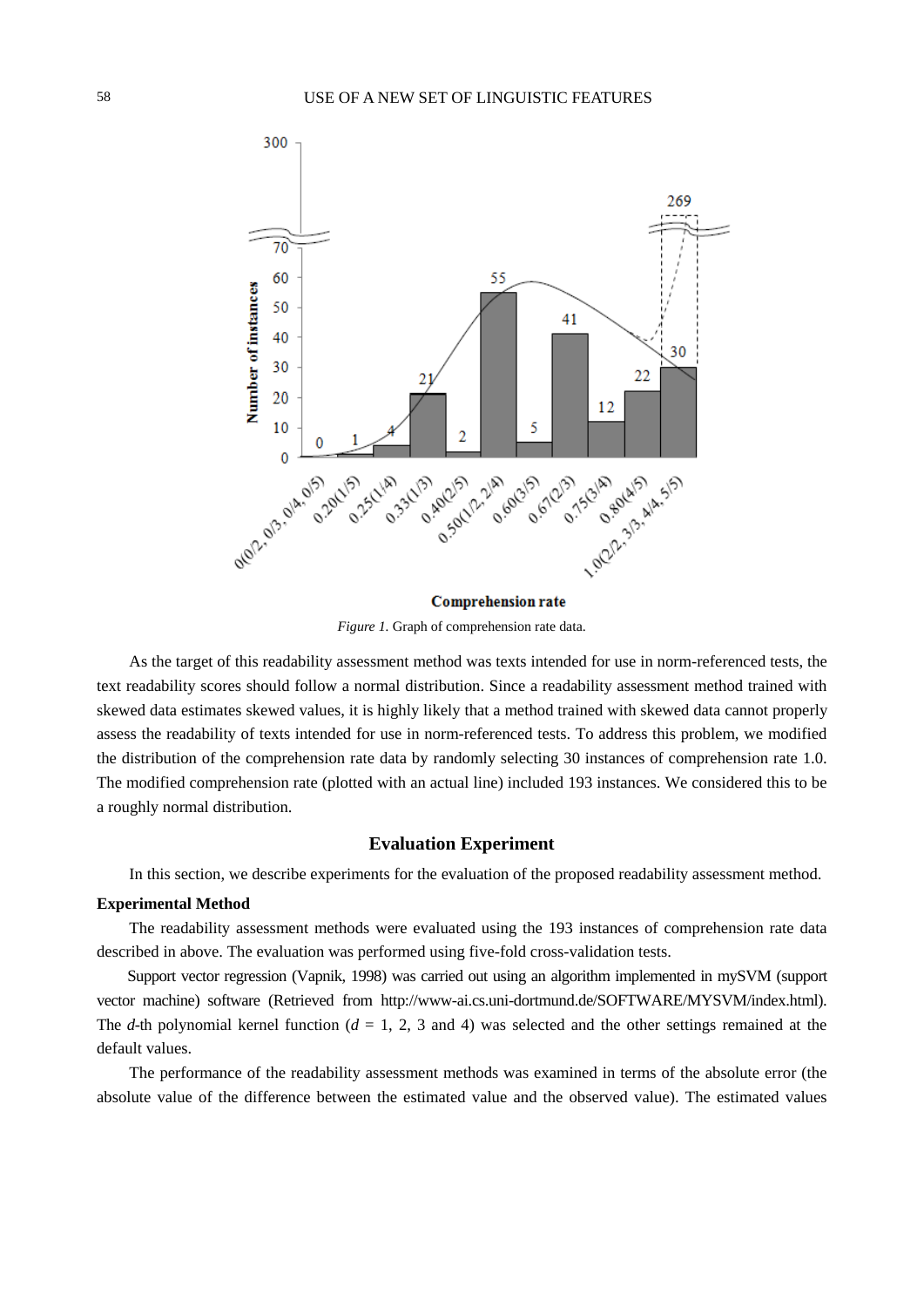refer to the readability scores calculated with the readability assessment methods, and the observed value indicates the Japanese EFL learners' actual comprehension rate obtained in the data collection described in above. The absolute error shows the degree to which the readability assessment methods correctly indicate the readability scores.

The proposed readability assessment method was constructed with all the linguistic features (used by Flesch (1948), Kotani et al. (2011), Nagata et al. (2004) and Schwarm and Ostendorf (2005)). In order to examine the appropriateness of the proposed readability assessment method, we compared the absolute error of the proposed readability assessment method with that of readability assessment methods constructed using only some of the linguistic features. Hereafter, the readability assessment methods are referred to using the study authors' initials. A readability assessment method using features of Flesch (1948) is referred to as F method, a method using features of Kotani et al. (2011) as K method, a method using features of Nagata et al. (2004) as N method, and a method using features of Schwarm and Ostendorf (2005) as S method. The name of a method using features of multiple methods is from the combination of the names of the relevant methods. For instance, a method using features of F method, K method and S method is referred to as FKS method.

#### **Experimental Results**

*Results of Readability Assessment Methods* 

Table 2 shows the median absolute errors of the readability assessment methods in ascending order. The name of each method is followed by a bracketed number that indicates the *d*-th polynomial kernel function showing the lowest median absolute error.

| Ranking                | Assessment method     | Median absolute error | Range | Difference<br>FKNS method | $\frac{1}{F}$ from $\frac{1}{F}$ | K  | N  | <sub>S</sub> |
|------------------------|-----------------------|-----------------------|-------|---------------------------|----------------------------------|----|----|--------------|
| $\mathbf{1}$           | FKS method $(d = 1)$  | 0.094                 | 0.669 | $-0.010$                  |                                  |    |    |              |
| 2                      | KNS method $(d=1)$    | 0.097                 | 0.615 | $-0.006$                  |                                  |    |    |              |
| 3                      | KS method $(d=1)$     | 0.099                 | 0.584 | $-0.004$                  |                                  |    |    |              |
| $\overline{4}$         | FKNS method $(d = 1)$ | 0.104                 | 0.666 | 0.000                     |                                  |    |    |              |
| 5                      | FK method $(d=1)$     | 0.124                 | 0.609 | 0.020                     |                                  |    |    |              |
| 6                      | S method $(d=1)$      | 0.124                 | 0.582 | 0.020                     |                                  |    |    |              |
| 7                      | FNS method $(d=1)$    | 0.126                 | 0.685 | 0.022                     |                                  |    |    |              |
| 8                      | FKN method $(d=1)$    | 0.127                 | 0.590 | 0.024                     |                                  |    |    |              |
| 9                      | FS method $(d=1)$     | 0.128                 | 0.520 | 0.024                     |                                  |    |    |              |
| 10                     | F method $(d=2)$      | 0.132                 | 0.471 | 0.028                     |                                  |    |    |              |
| 11                     | N method $(d = 2)$    | 0.133                 | 0.474 | 0.029                     |                                  |    |    |              |
| 12                     | KN method $(d = 2)$   | 0.134                 | 0.725 | 0.030                     |                                  |    |    |              |
| 13                     | K method $(d = 2)$    | 0.135                 | 0.818 | 0.031                     |                                  |    |    |              |
| 14                     | FN method $(d=2)$     | 0.139                 | 0.508 | 0.035                     |                                  |    |    |              |
| 15                     | NS method $(d = 4)$   | 0.143                 | 0.637 | 0.039                     |                                  |    |    |              |
| of<br>Sum<br>frequency | ranking               |                       |       |                           | 58                               | 48 | 73 | 47           |

Table 2

Although the proposed readability assessment method (FKNS method) achieved the fourth lowest median absolute error (0.104), this was relatively low, as the difference between this error and the lowest median absolute error (FKS method, 0.0904) is only 0.010. The significance of the difference between the median absolute error of the FKNS method and that of the FKS method was examined using the Wilcoxon pair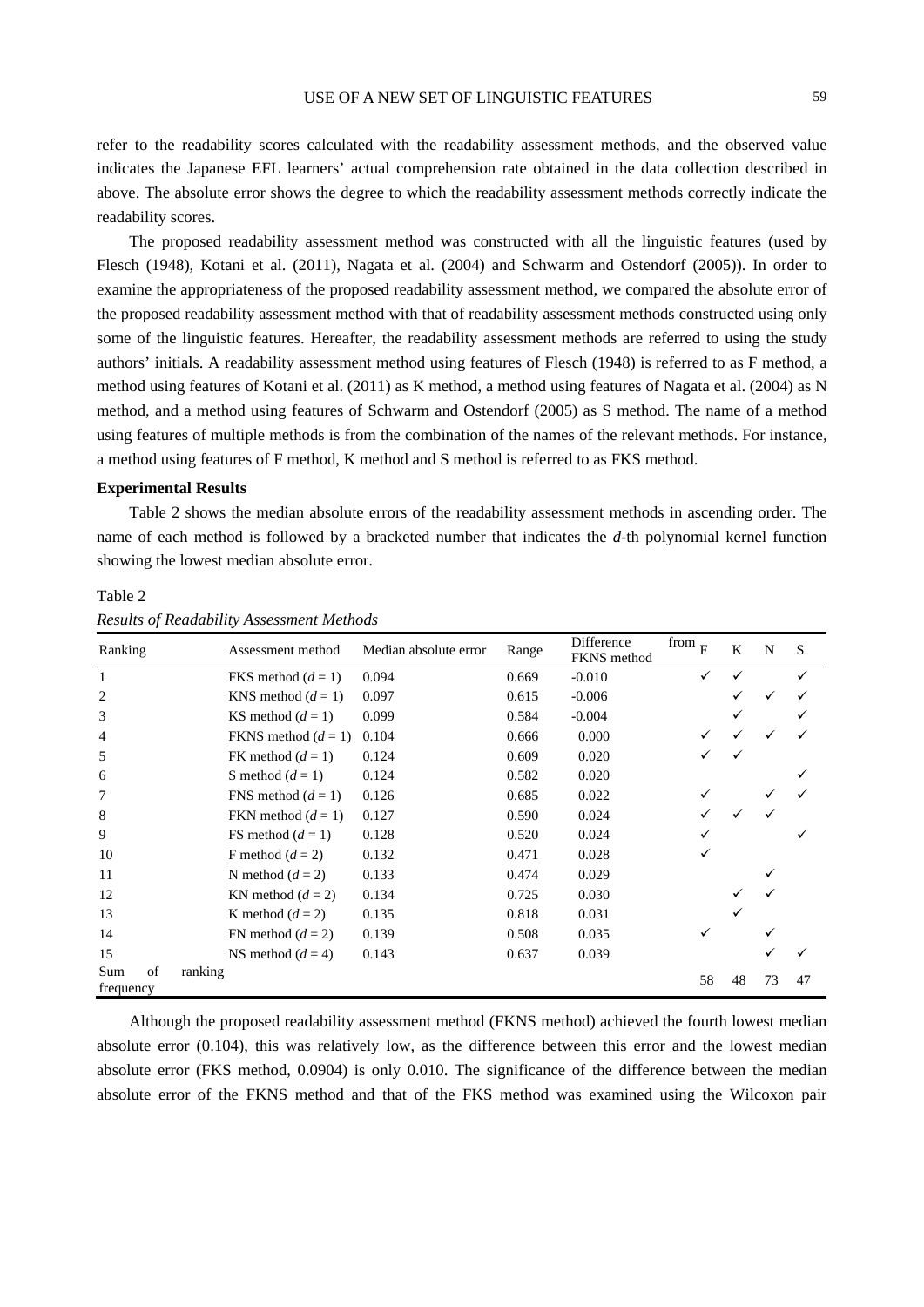matched rank sum test. A significant difference was not found  $(p = 0.78)$ . In addition, the median absolute error of the FKNS method was lower than that of the S method, which had the lowest error among the F, K, N and S methods. The significance of the difference between the median absolute error of the FKNS method and that of the S method was examined using the Wilcoxon pair matched rank sum test. A significant difference was found  $(p < 0.05)$ . These results suggest the effectiveness of the FKNS method, which employs all of the linguistic features used in the F, K, N and S methods.

Check marks on the right side of Table 2 indicate features used to construct the readability assessment method. For instance, as the features used to construct the FKS method were those from the F, K and S methods, a check mark appears in the F, K and S methods. The sum of ranking frequency is defined as the sum of ranking points marked with a check mark in each method. For instance, because methods using features of the F method are ranked first, fourth, fifth, seventh to 10th and 14th, the sum of ranking frequency of the F method (58) was computed by adding these ranking points. More accurate readability assessment methods have a lower sum of ranking frequency. The sums of ranking frequency of the K and S methods (48 and 47, respectively) were less than those of F and N methods (58 and 73, respectively). This suggests the effectiveness of the linguistic features of the K and S methods.

Figures 2, 3 and 4 show the results of the FKS method (the method with the lowest median absolute error), FKNS method (the proposed readability assessment method) and NS method (the method with the highest median absolute error), respectively. The graph in Figure 2 (FKS method) and that in Figure 3 (FKNS method) do not differ significantly. On the other hand, the graph in Figure 3 (FKNS method) and that in Figure 4 (NS method) differ markedly, in that the FKNS method shows a steeper initial rise in the cumulative relative frequency as compared to the NS method. That is, the FKNS method has a cumulative frequency of 47.7% in the absolute error range from 0.0 to 0.1, and 71.5% in the range from 0.1 to 0.2, whereas the NS method has a cumulative frequency of 38.9% in the absolute error range from 0.0 to 0.1 and 59.1% in the range from 0.1 to 0.2. This suggests the validity of the FKNS method.



*Figure 2.* Graph of absolute error of the FKS method.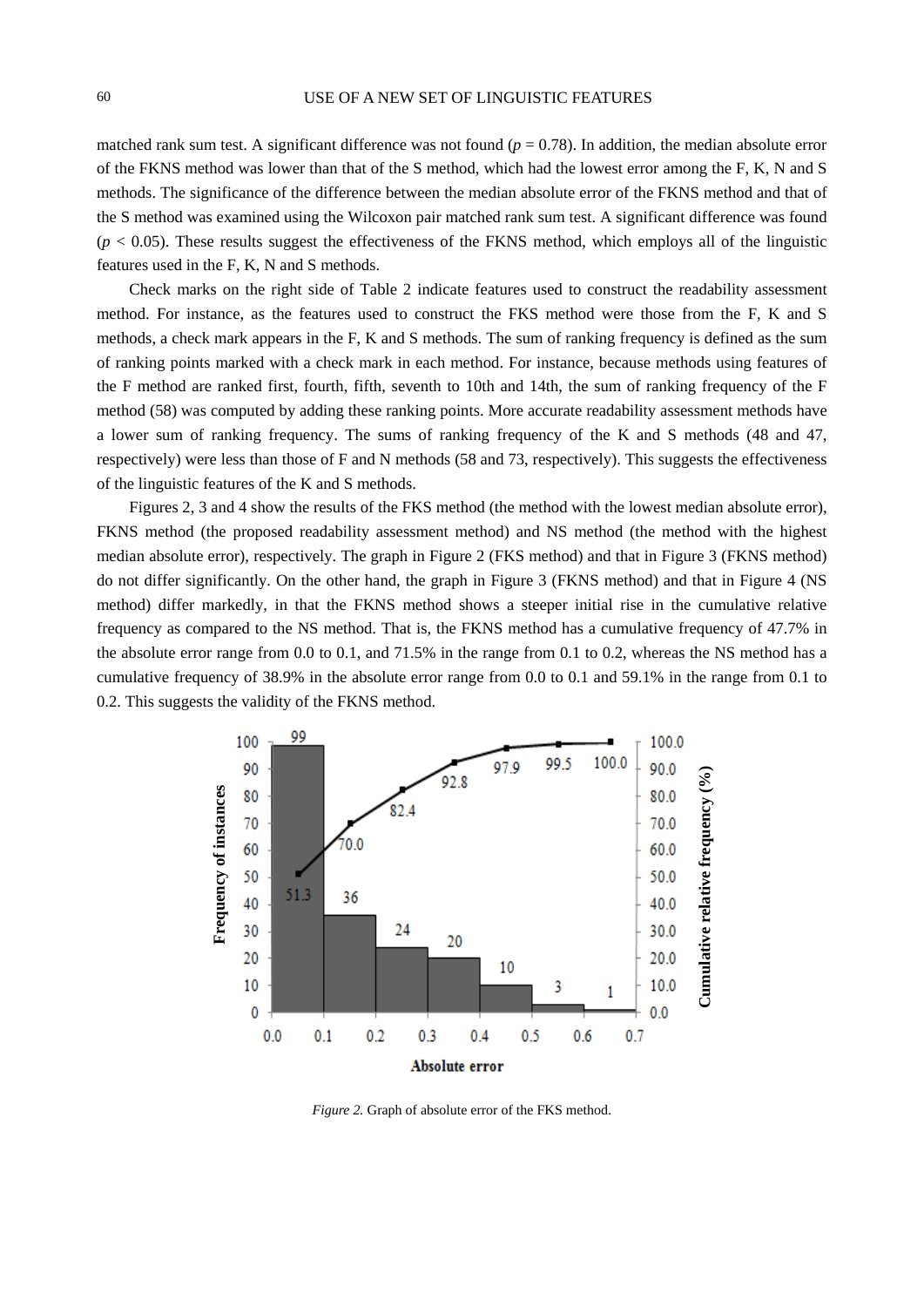

*Figure 3.* Graph of absolute error of the FKNS method.



*Figure 4.* Graph of absolute error for NS method.

## **Conclusions**

We proposed a readability assessment method for Japanese EFL learners using a new set of linguistic features that were used separately in previous studies. Although the median absolute error value of the proposed readability assessment method was not the lowest among the methods tested, the difference between the median absolute error of the proposed method and the lowest median absolute error was not statistically significant. In contrast, a statistically significant difference  $(p < 0.05)$  was found between the median absolute error of the proposed readability assessment method and that of the previous readability assessment methods (F, K, N and S methods). These experimental results indicate that the proposed readability assessment method can assess text readability more effectively than previous readability assessment methods.